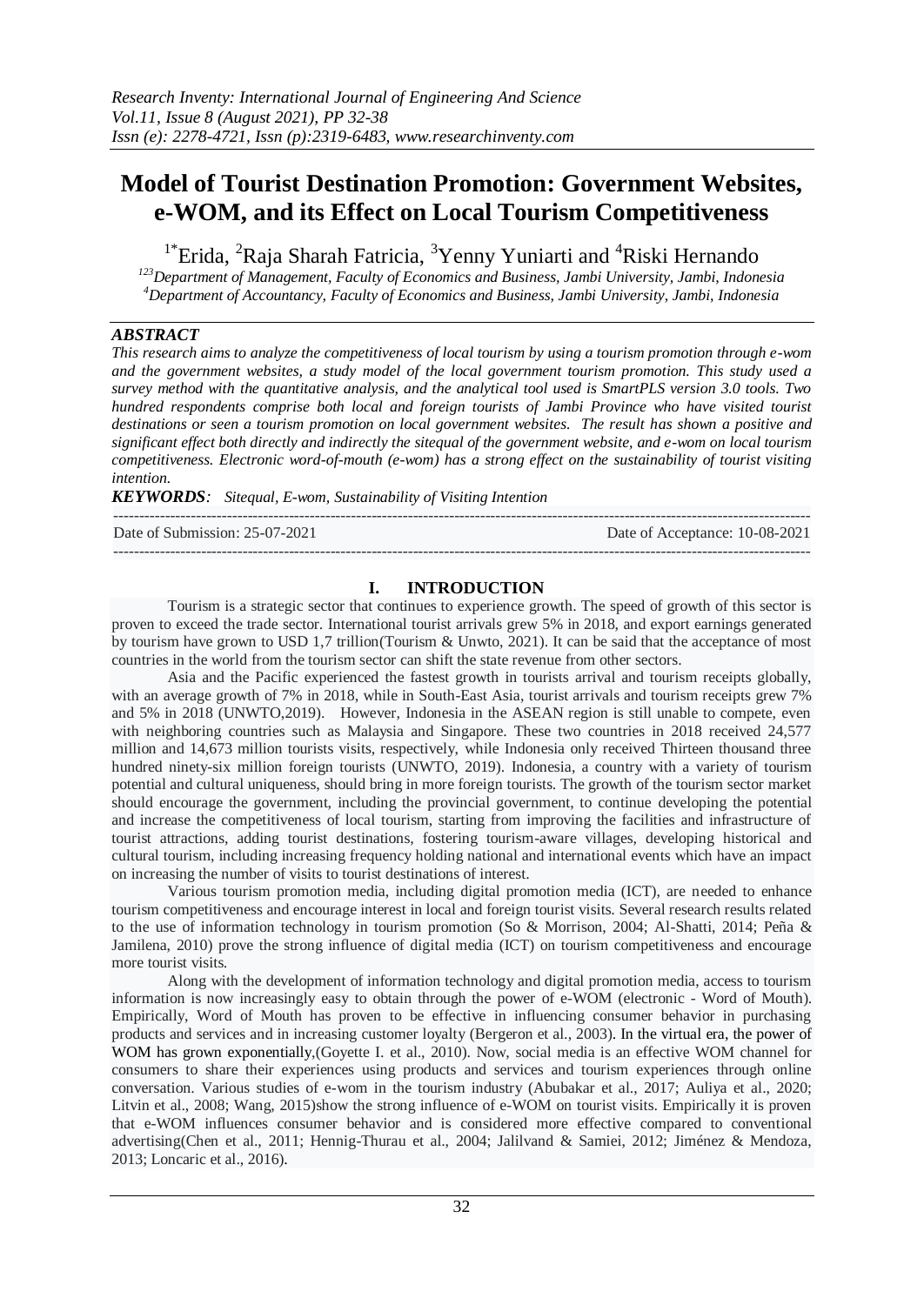Tourism promotion through local government websites has a strategic role in building competitiveness and increasing tourist arrivals, both local and foreign. The speed of updating information on managed websites related to tourist destinations, various attractions, and the innovative products accompanying them is the key to achieving these goals. The local government is already using and developing digital promotion media. Jambi province, for instance, has used the digital media "pesonajambi.net" in promoting tourism destinations. In addition, conversations through online media (e-WOM) about the experience of tourists are also a driving force for other tourists to see for the first time the tourist destination discussed. However, the power of using digital media and e-WOM to increase local tourism competitiveness needs to be proven. It is, therefore, interesting to study the effects of e-WOM and the government websites used on local tourism competitiveness.

Based on the explanation above, this research tries to 1). examine the effect of e-WOM (e-word of mouth) and local government websites in encouraging increasing tourist visits, 2). They are analyzing the power of e-WOM and websites managed by the local government to enhance local tourism competitiveness. It is hoped that the results of this study will provide a contribution as material for information and input for the government and tourism business actors related to the strength of the website and e-WOM as a promotional medium for the competitiveness of local tourism.

#### **II. LITERATURE REVIEW**

Tourism competitiveness is significant to continuously improve to become a superior sector owned by a country; Indonesia is no exception. There are three components to tourism competitiveness; Core Resources, Created Resources, and supporting factors (Dwyer & Kim, 2003). Core resources, related to the core characteristics of tourist destinations that make them attractive to visit, serve as the primary motivation for attracting tourist destinations (Crouch & Ritchie, 1999). Resources that are inherited (endowed resources), consisting of natural resources, heritage, and culture. Created resources, including tourism infrastructure, special events, entertainment, shopping, while supporting factors, resources that serve as supporting the competitiveness of tourist destinations, such as private and public organizations 'supporters' tourism activities that have a collection of unique skills that competitors do not easily imitate, can be a source of sustainable competitive advantage (Barney, 1991; Prahalad & Hamel, 2009) Supporting factors, including public infrastructure, service quality, access, friendliness, and ties market.

Communication media are needed for tourism promotion. Tourist destination information media can be done using print media, advertising, electronic media, and social media. Promotional media that have access to the broadest range are electronic media, including website pages. Promotion through electronic media (website) is primarily determined by the quality of the website itself (SITEQUAL). SITEQUAL was developed by (Yoo et al., 2001), dimensions of promotion using electronic media, including ease of use, aesthetic design, processing speed, and security. Ease of use is the ease and ability to find information. Aesthetics design is the creativity of a website with perfect multimedia and graphical coloring that attracts website visitors. Processing speed is the speed of time processing data, and interactive responses to consumer requests, and security is the security of personal data and financial information from web visitors.

Word-of-mouth is considered the most effective way to attract and retain customers (Duhan et al., 1997; Goyette I. et al., 2010). Electronic WOM is the digitalization of traditional WOM, delivered through email, blogs, websites (Humaira & Wibowo, 2017). Consumers usually receive and respond to e-WOM messages as a reliable source of exciting and valuable information (Bickart & Schindler, 2001; Gruen et al., 2006; Litvin et al., 2008; Tran et al., 2012), revealed that e-WOM would change the structure of travel information and then change tourists' knowledge and perceptions of various tourism products. A study conducted by (Xiang & Gretzel, 2010) concluded that tourism marketing now focuses on using social media to create a positive image through e-WOM towards tourist destinations and business people. (Parra-López et al., 2011) reinforces that electronic media provides benefits as a forum for sharing photos, videos to personal blogs, rating, evaluating, viewing maps online, and sharing and recommending to fellow users. The dimensions of e-WOM within the scope of Social Networking Sites (SNSs) include a). Tie Strength (the bonds that exist between members in a network), b. Homophily (degree of similarity of someone in certain conditions), c). Trust (the user's confidence in the information received), d). Normal Influence (the tendency to expect others to behave the same way we feel, easily influenced by social opinion and approval), and e). Informational Influence (tendency to receive information conveyed in the search for goods and services. The influence of e-WOM is measured using dimensions of intensity, content, positive opinions, and negative opinions (Goyette I. et al., 2010).

#### **III. METHODOLOGY**

The model for this study is designed to examine the effect of government websites and e-WOM on local tourism competitiveness with a quantitative research method. The study was conducted on three variables, namely the government website  $(X1)$ , e-WOM  $(X2)$ , and testing its effect on the competitiveness of local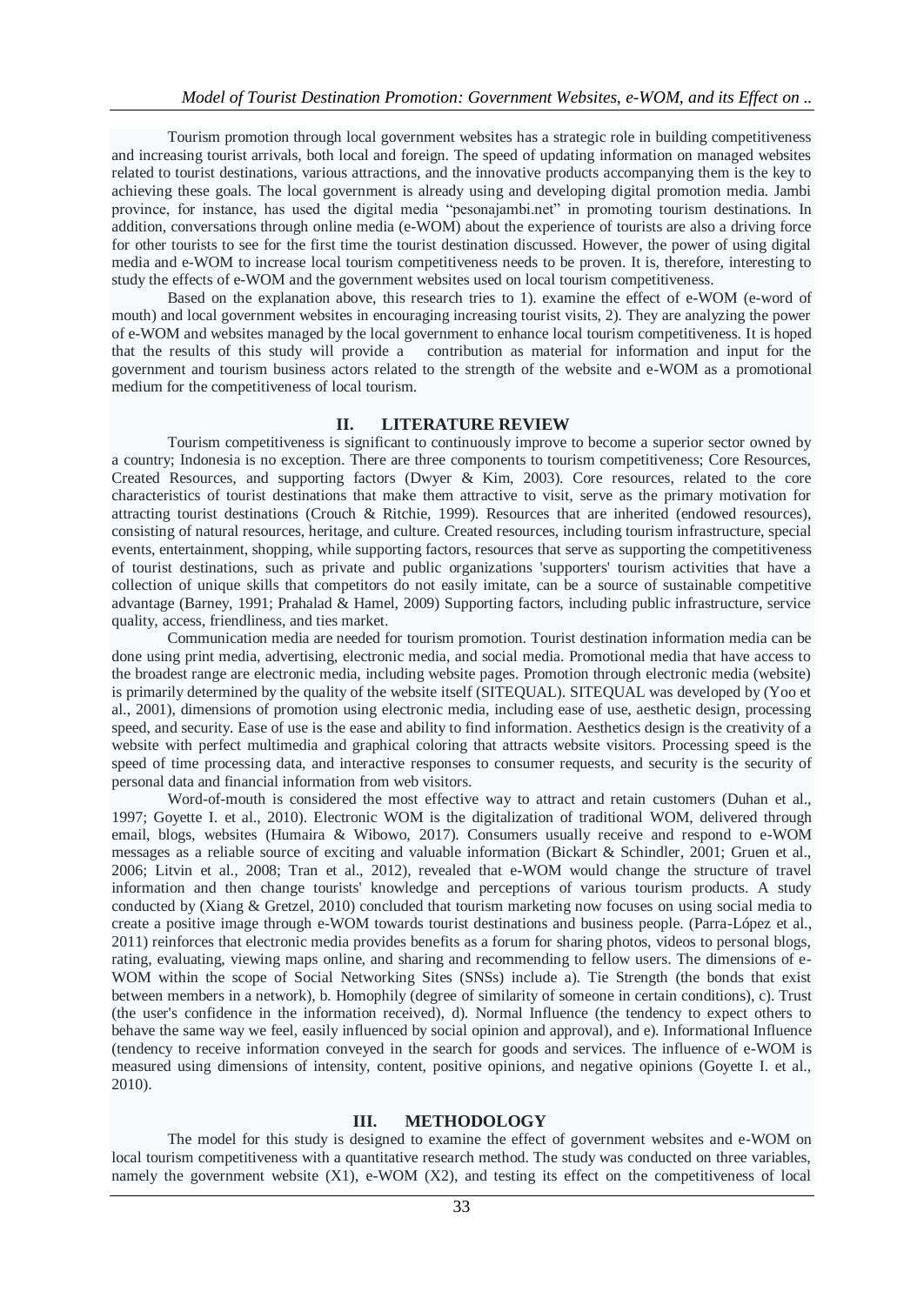tourism (Y). The research instrument used a questionnaire to refer to the Likert model with a four-digit measurement scale (Chang, 1994). The research data used are primary data and secondary data. Primary data were obtained from respondents' answers to structured questionnaires. The questionnaires were distributed through both online and offline techniques.

The population used in this study are tourists who have visited tourist destinations in Jambi Province whose numbers are unknown, so the sample size is determined by the degree of trust, sampling error, and proportion of the population study using three variables. The minimum sample is 200 respondents that fulfill the requirements for using the Structural Equation Modeling/SEM (Joreskog and Sorbom, 1993), with the sample criteria, namely tourists who visit at least once to tourist destinations in Jambi province and have seen Jambi tourism promotions on the government websites.

Research variables include 1). Website Quality (X1) is the quality of the government website itself, includes dimensions: ease of use  $(X1.1)$ , is the ease and ability to find the tourism information; aesthetic design (X1.2), is the creativity of a website with perfect multimedia and graphic coloring that attracts website visitors; processing speed (X1.3), the speed of time processing data and interactive responses to consumer requests; and security (X1.4), the security of personal data and financial information of web visitors, referring to the SITEQUAL concept developed by (Yoo et al., 2001), 2). E-Wom (X2) refers to word of mouth delivered through media such as email, blogs, websites, with dimensions including intensity  $(X2.1)$ , the number of opinions or comments written by consumers in social media; Positive valence (X2.2), positive comments about the products or services; Negative valence (X2.3), negative comments about products or services; Content (X2.4), the information content of social networking sites related to products and services, refer to the concept developed by (Goyette I. et al., 2010). 3) Competitiveness/Sustainability (Y), consisting of Core Resources (Y1), various characteristics of tourist destinations that make it enjoyable to visit; Created Resources (Y2), the developed resources that affect the competitiveness of tourist destinations; and supporting factors (Y3), factors and resources that contribute to the competitiveness of tourist destinations, refers to the concepts of (Dwyer & Kim, 2003).

The research data is processed and analyzed using a). average method (to assess respondent responses) and SEM (Structural Equation Model) to test and analyze relationships between input and output variables, starting with describing each variable into indicators so that it can be observed, then testing the suitability of the variance and covariance matrix structure of the theoretical model with the same matrix structure as the empirical model (goodness of fit, GFI). If identical, then the theoretical model is accepted. For practical purposes, a model is acceptable if the GFI  $> 1$  or equal to 0,9 (Hair, Anderson, Tatham and Black, 2002).

### **IV. RESULTS AND ANALYSIS**

Based on the research data results, respondents' responses to the research variables can be presented in the following table.

|                |                    | <b>Table 1: Respondents response Average score</b> |                      |  |
|----------------|--------------------|----------------------------------------------------|----------------------|--|
| N <sub>0</sub> | variable           | <b>Dimension</b>                                   | <b>Average Score</b> |  |
|                | Sitequal/ $(X_1)$  | ease of use                                        | 3,40                 |  |
|                |                    | aesthetic design                                   | 3,44                 |  |
|                |                    | processing speed                                   | 3,39                 |  |
|                |                    | Security                                           | 3,30                 |  |
|                | $E-Wom/(X_2)$      | Intensity                                          | 3,36                 |  |
| 2              |                    | Positive valence                                   | 3,47                 |  |
|                |                    | Negative valence                                   | 3,32                 |  |
|                |                    | Content                                            | 3,31                 |  |
|                |                    | Core Resources                                     | 3,46                 |  |
| 3              | Sustainability/(Y) | <b>Created Resources</b>                           | 3,38                 |  |
|                |                    | supporting factors                                 | 3,41                 |  |

The quality of Local Government websites, as shown in Table 1, generally gets positive ratings from respondents. The aesthetic design dimension received the highest rating by the respondent, followed by the easy of use dimension. It can be said that aesthetically, the appearance of the government website is good, complete, and engaging in informing and promoting tourist destinations in the area in attracting tourists to visit. In terms of its use, the website is easily accessible, the information presented is complete and reliable, the speed and continuity of information updates relating to regional tourism to the public through online media that is managed to continue, including the clarity of data sources and security of sites that are managed. Thee-wom variable, the average score of respondents' responses to the overall e-wom dimension is in the range of positive ratings, with the highest score given on the positive valence dimension, followed by the intensity dimension and the lowest value on the content dimension. Respondents' positive comments based on their experience visiting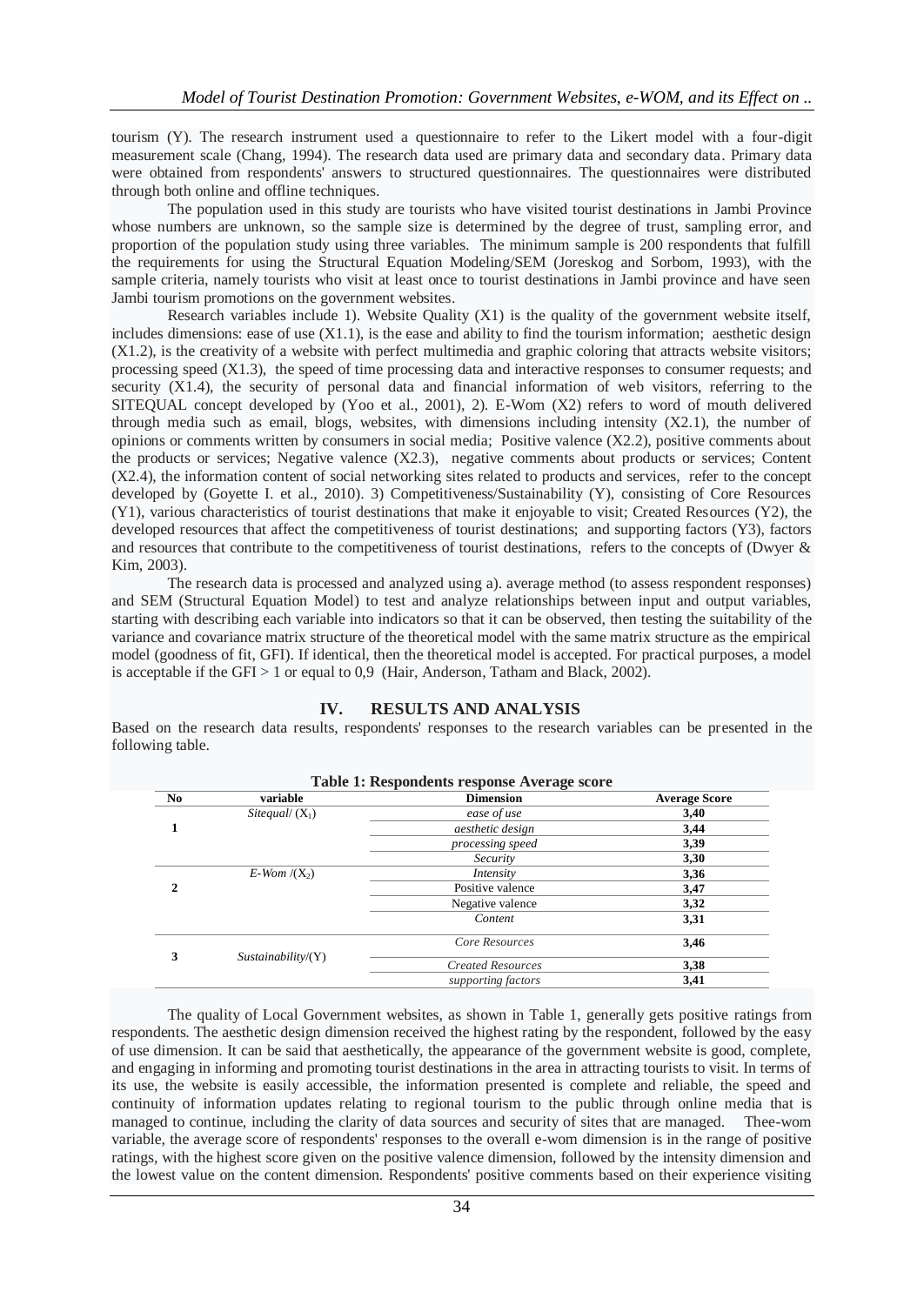tourist destinations through social media can strengthen the attractiveness and competitiveness of local tourism. Through social media, respondents tend to convey their pleasant experiences related to the tourist destinations visited; usually, the topics discussed include the variety of beauty of the tourist destinations, the variety of creative products such as souvenirs, snacks, and culinary offered at the tourist destinations, including various unique local cultural events and attractions and the type that they witness when visiting. This is a cheap promotion that is effective in increasing the interest of tourists visiting tourist destinations that are being talked about.

There are three dimensions of competitiveness variables; Core Resources, Created Resources and Supporting. These three dimensions get positive responses from respondents, with the core resources dimension getting the highest score, followed by the supporting factors dimension. Core resources consisting of natural beauty at destinations, heritage sites, and cultural heritage become the most exciting talks for tourists and can significantly drive tourist visits. However, support for the dimensions of Supporting factors such as access to tourist destinations, services provided, availability of modes of transportation, friendliness of communities around tourist destinations, and cooperation between parties determine to build and increasing local tourism competitiveness..

## **Relationship between Research Variables.**

The reciprocal correlation between research variables was analyzed using Smart PLS statistical tools. A visual model of the relationship of input and output variables is presented in the following figure:



**Figure 1 Model of Construction Research Relationship with Bootstrapping Method**

Source: Data Processed, 2019

The reciprocal correlation between input variables, X1 and X2, as shown in figure a) and b) is positive and significant in influencing output variables with values of 18.759 and 18.057, respectively, meaning that site quality variables (quality of government websites) become frequent used as discussion material for website users, both regarding content, security, ease of use and aesthetics design of the website itself. The direct effect of site quality (X1) on Sustainability (Y) proved to be positive and significant in the amount of 2,911 or 2,902 or around 29%. The same thing happened in the e-WOM variable (X2), with a practical value of 7,347 or 7,439 or around 73%. This shows that the discussion through electronic media has a significant impact on the competitiveness of local tourist destinations. Things that often become the talk are natural, artificial, and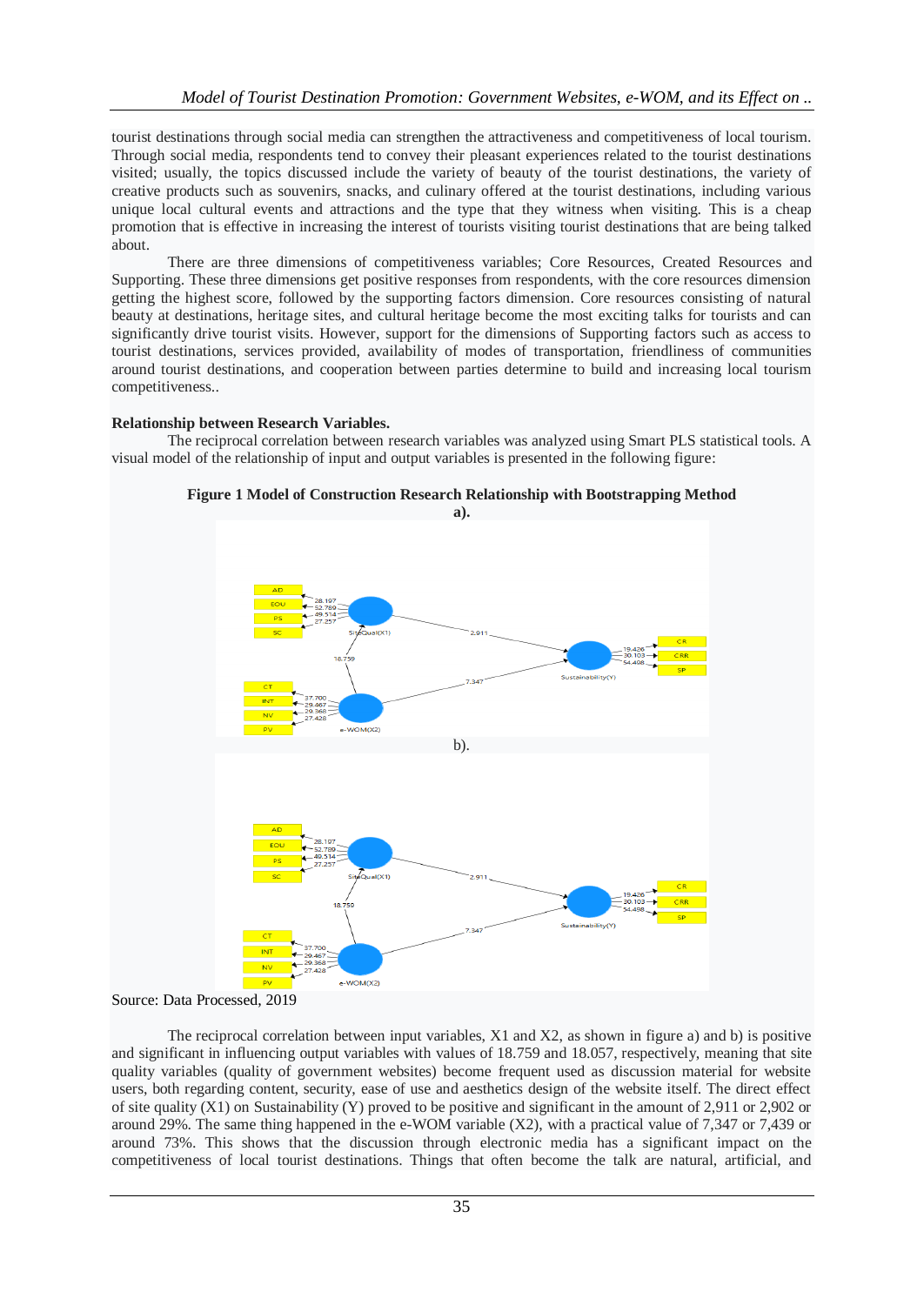infrastructure support to tourist destinations of interest. The indirect effect of the Sitequal (X1) variable through the e-WOM (X2) variable on the Sustainability (Y) variable, as shown in the following table:

#### **Table 2: Indirect Effect (Indirect Effect) of Construction Against Bootstrapping Method Sustainability Total Indirect Effect Mean, STDEV, T-Values, P-Values**

|                                                            | Original<br>Sample $(O)$ | <b>Sample</b><br>Mean<br>(M) | <b>Standard</b><br><b>Deviation</b><br>(STDEV) | <b>T</b> Statistics<br>( O/STDEV ) | <b>P</b> Values |
|------------------------------------------------------------|--------------------------|------------------------------|------------------------------------------------|------------------------------------|-----------------|
| $\text{SiteQual}(X1) \rightarrow \text{Sustainability}(Y)$ |                          |                              |                                                |                                    |                 |
| $e-WOM(X2)$ -> SiteQual(X1)                                |                          |                              |                                                |                                    |                 |
| $e-WOM(X2)$ -> Sustainability(Y)                           | 0.164                    | 0.163                        | 0.059                                          | 2.768                              | 0.006           |
| $\text{SiteQual}(X1) \rightarrow \text{Sustainability}(Y)$ | 0.391                    | 0.393                        | 0.062                                          | 6.345                              | 0.000           |

Source: Data Processed, 2019

Indirectly, based on the results of data processing as shown in the table above shows that the government web quality variables through e-WOM, as well as e-WOM variables through the government web proved to affect the competitiveness of local tourism with a value of P-value each of  $0.006 \le \alpha$  0.05 and 0.000  $\alpha$  $0.05.$ 

## **Effect size value (F<sup>2</sup> )**

The effect size value is to determine whether the latent variable predictor has a weak, medium, or strong influence on the structural level. The criteria that that has an effect size of 0.02 (weak), 0.15 (moderate), and 0.35 (strong). Based on the results of smartPLS output can be known the results in the following table:

| No. | <b>Relationship on Variable construct</b>                  | <b>Effect Size Score</b> | <b>Notes</b> |
|-----|------------------------------------------------------------|--------------------------|--------------|
| ı.  | $\text{SiteOual}(X1) \rightarrow \text{Sustainability}(Y)$ | 0.056                    | Week         |
| 2.  | $e-WOM(X2)$ -> Sustainability(Y)                           | 0.321                    | Strong       |

**Table 3:***Effect Size Value (f-square)* **Between Construct**

Based on the effect size score, it can be said that electronic word-of-mouth (e-WOM) significantly affects the competitiveness of local tourism (tourism sustainability). This is following research conducted by AC. Nielsen (2016) found that the most trusted information by consumers is information that comes from other consumers, both delivered directly or through electronic media. Positive experiences of consumers after visiting tourist destinations whose information was obtained among others from government websites, delivered through social media, such as WA, Instagram, Twitter, Facebook, etc., quickly spread. This is a form of communication power that comes from WOM. Kirby and Marsden (2006) found that 76% of positive WOM submitted could influence consumer purchasing decisions. Previous studies by (Wang 2015) showed that tourists considered sociability as the most reliable dimension to the credibility of e-WOM, and e-WOM has a significant effect on the revisit intention of tourists (Abubakar et al., 2017; Jalilvand et al., 2012). In the current era of digital communication technology, e-WOM is proven to have a great spread of power and enable tourists to visit and revisit tourist destinations, which leads to increasing tourism competitiveness managed by the local government.

## **V. CONCLUSION**

Electronic media, such as government websites, becomes an effective promotional medium in attracting tourist visits (Erida, Raja Sharah F, Yenny Yuniarti, 2018). Through web pages, all information relating to the existence of tourist destinations with all the support, both its beauty, power attraction of local historical and cultural sites that are typical following various cultural events and attractions that the local government regularly holds, physical facilities that are supporting elements including various interesting creative products that can be enjoyed and bought by tourists, are available. Electronic WOM (e-WOM) has been proven to strongly influence the competitiveness of local tourism. This reinforces the fact that service consumers trust more service information from confidential sources. Tourism competitiveness built by local governments with the support of information technology through government web pages will be more substantial with the presence of e-WOM delivered by tourists based on their experience after visiting desirable tourist destinations through social media pages. However, several other variables, such as the collaboration of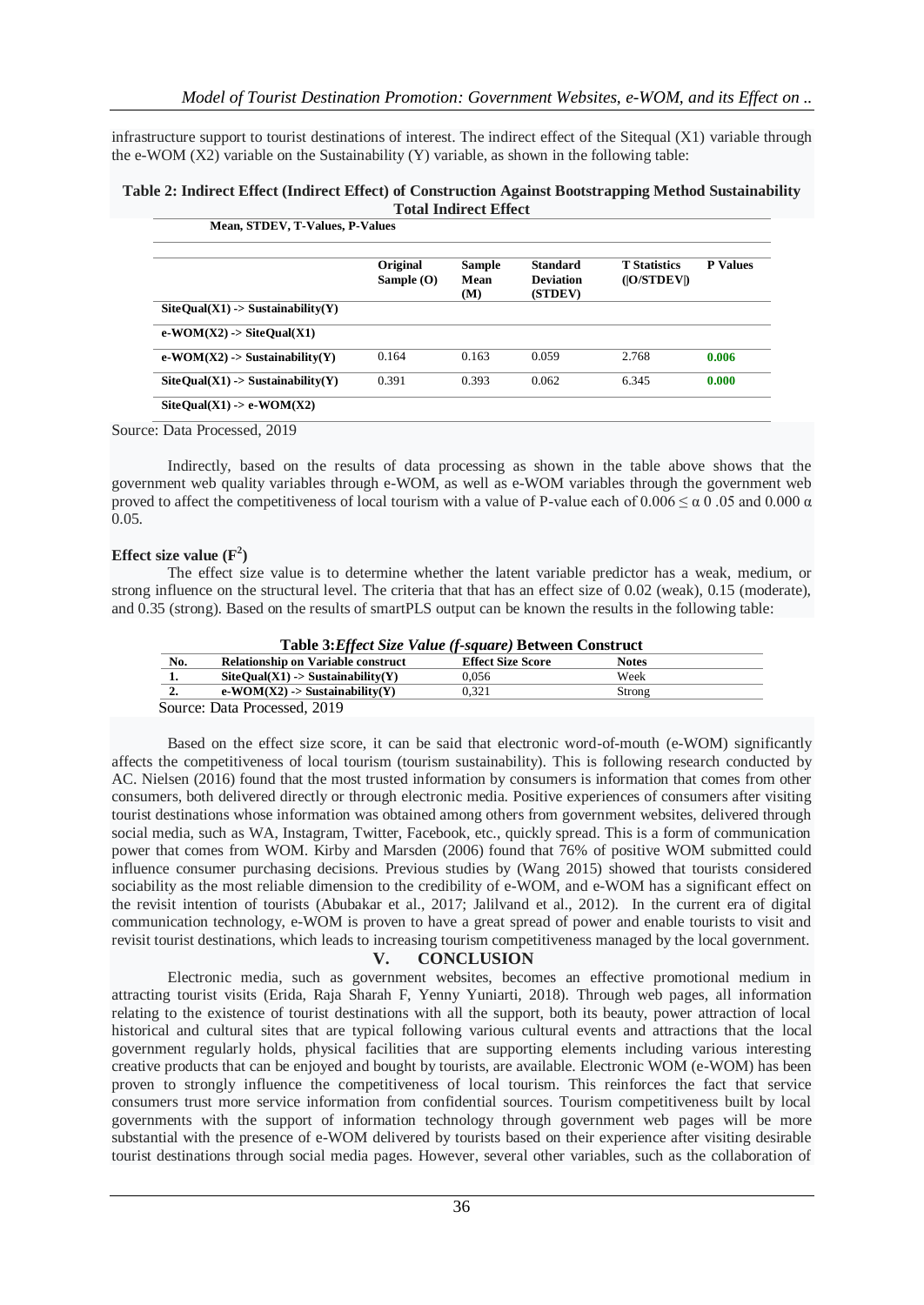the central government, local governments, tourism industry players, and universities, have not been included in this study.

#### **Some recommendations that can be submitted to local governmentand the future research**

1). Continuous update of all information about regional tourism (destinations, events, and cultural attractions carried out, the existence of handicraft products, culinary and creative products typical of the region, etc.), on the government website,

2). Make sure the physical environment of the tourist destination with all its supporting devices is maintained because it is part of the direct experience of tourists when visiting,

3). Note the availability of a shopping center, souvenirs, and innovative products typical of the area that tourists can purchase in the destinations visited. All are positive determinants of e-WOM tourists who have visited, so it is the key to building local tourism competitiveness.

4). For further research, it is recommended to study the effect of collaboration between the central government, local governments, tourism industry players, and universities on increasing the competitiveness of local tourism.

#### **REFERRENCES**

- [1]. (Amy) So, S. I., & Morrison, A. M. (2004). Internet marketing in tourism in asia: An evaluation of the performance of east asian national tourism organization websites. Journal of Hospitality and Leisure Marketing, 11(4), 93–118. https://doi.org/10.1300/J150v11n04\_07
- [2]. Abubakar, A. M., Ilkan, M., Meshall Al-Tal, R., & Eluwole, K. K. (2017). eWOM, revisit intention, destination trust and gender. Journal of Hospitality and Tourism Management, 31(April), 220–227. https://doi.org/10.1016/j.jhtm.2016.12.005
- [3]. Al-Shatti, A. S. (2014). The Impact of Public Expenditures on Economic Growth in Jordan. International Journal of Economics and Finance, 6(10). https://doi.org/10.5539/ijef.v6n10p157
- [4]. Auliya, Z. F., Auliya, Z. F., & Pertiwi, I. F. P. (2020). The Influence of Electronic Word of Mouth (E-WOM) and Travel Motivation toward the Interest in Visiting Lombok, Gender as a Mediator. INFERENSI: Jurnal Penelitian Sosial Keagamaan, 13(2), 201–218. https://doi.org/10.18326/infsl3.v13i2.201-218
- [5]. Barney, J. (1991). Firm Resources and Sustained Competitive Advantage. Journal of Management, 17(1), 99–120. https://doi.org/10.1177/014920639101700108
- [6]. Bergeron, J., Ricard, L., & Perrien, J. (2003). Les déterminants de la fidélité des clients commerciaux dans l'industrie bancaire canadienne. Canadian Journal of Administrative Sciences, 20(2), 107–120. https://doi.org/10.1111/j.1936-4490.2003.tb00697.x
- [7]. Bickart, B., & Schindler, R. M. (2001). Internet Forums As Influential. Journal of Interactive Marketing, 15(3), 31–40.
- [8]. Chang, L. (1994). A Psychometric Evaluation of 4-Point and 6-Point Likert-Type Scales in Relation to Reliability and Validity. Applied Psychological Measurement, 18(3), 205–215. https://doi.org/10.1177/014662169401800302
- [9]. Chen, Y., Wang, Q. I., & Xie, J. (2011). Online social interactions: A natural experiment on word of mouth versus observational learning. Journal of Marketing Research, 48(2), 238–254. https://doi.org/10.1509/jmkr.48.2.238
- [10]. Crouch, G. I., & Ritchie, J. R. B. (1999). Tourism, competitiveness, and societal prosperity. Journal of Business Research, 44(3), 137–152. https://doi.org/10.1016/S0148-2963(97)00196-3
- [11]. Duhan, D., Johnson, S., Wilcox, J., & Harrell, G. (1997). Influences on consumer use of word-of-mouth recommendation sources: Journal of the Academy of Marketing Science. J. of the Acad. Mark. Sci., 25(4), 283–295.
- [12]. Dwyer, L., & Kim, C. (2003). Destination competitiveness: Determinants and indicators. Current Issues in Tourism, 6(5), 369–414. https://doi.org/10.1080/13683500308667962
- [13]. Goyette I., Ricard, L., J., B., & F., M. (2010). e-WOM Scale: word-of-mouth measurement scale for e-services context. Canadian Journal of Administrative Sciences/Revue Canadienne Des Sciences de l'Administration, 27(1), 5–23.
- [14]. Gruen, T. W., Osmonbekov, T., & Czaplewski, A. J. (2006). eWOM: The impact of customer-to-customer online know-how exchange on customer value and https://doi.org/10.1016/j.jbusres.2005.10.004
- [15]. Hennig-Thurau, T., Gwinner, K. P., Walsh, G., & Gremler, D. D. (2004). Electronic word-of-mouth via consumer-opinion platforms: What motivates consumers to articulate themselves on the Internet? Journal of Interactive Marketing, 18(1), 38–52. https://doi.org/10.1002/dir.10073
- [16]. Humaira, A., & Wibowo, L. A. (2017). Analisis Faktor Elektronik Word of Mouth (Ewom) Dalam Mempengaruhi Keputusan Berkunjung Wisatawan. THE Journal: Tourism and Hospitality Essentials Journal, 6(2), 1049. https://doi.org/10.17509/thej.v6i2.5515
- [17]. Jalilvand, M. R., & Samiei, N. (2012). The impact of electronic word of mouth on a tourism destination choice: Testing the theory of planned behavior (TPB). Internet Research, 22(5), 591–612. https://doi.org/10.1108/10662241211271563
- [18]. Jiménez, F. R., & Mendoza, N. A. (2013). Too popular to ignore: The influence of online reviews on purchase intentions of search and experience products. Journal of Interactive Marketing, 27(3), 226–235. https://doi.org/10.1016/j.intmar.2013.04.004
- [19]. Litvin, S. W., Goldsmith, R. E., & Pan, B. (2008). Electronic word-of-mouth in hospitality and tourism management. Tourism Management, 29(3), 458–468. https://doi.org/10.1016/j.tourman.2007.05.011
- [20]. Loncaric, D., Ribaric, I., & Farkas, V. (2016). The role of electronic word-of-mouth in the tourism market. Tourism & Hospitality Industry, Proceedings of the 23 Biennial International Congress "Tourism & Hospitality Industry 2016: Trends and Challenges", Helga Maškarin Ribarić, Dora Smolčić Jurdana (Ur.), Faculty of Tourism and Hospitality Management, Opatija, 188–203.
- [21]. Parra-López, E., Bulchand-Gidumal, J., Gutiérrez-Taño, D., & Díaz-Armas, R. (2011). Intentions to use social media in organizing and taking vacation trips. Computers in Human Behavior, 27(2), 640–654. https://doi.org/10.1016/j.chb.2010.05.022
- [22]. Peña, A. I. P., & Jamilena, D. M. F. (2010). The relationship between business characteristics and ICT deployment in the rural tourism sector. The case of Spain. International Journal of Tourism Research, 12(1), 34–48. https://doi.org/10.1002/jtr.735
- [23]. Prahalad, C. K., & Hamel, G. (2009). The core competence of the corporation. Knowledge and Strategy, 41–60. https://doi.org/10.1016/b978-0-7506-7223-8.50003-4
- [24]. Tourism, W., & Unwto, O. (2021). UNWTO World Tourism Barometer and Statistical Annex, May 2021. UNWTO World Tourism Barometer, 19(3), 1–42. https://doi.org/10.18111/wtobarometereng.2021.19.1.3
- [25]. Tran, G. A., Strutton, D., & Taylor, D. G. (2012). Do microblog postings influence consumer perceptions of retailers' e-